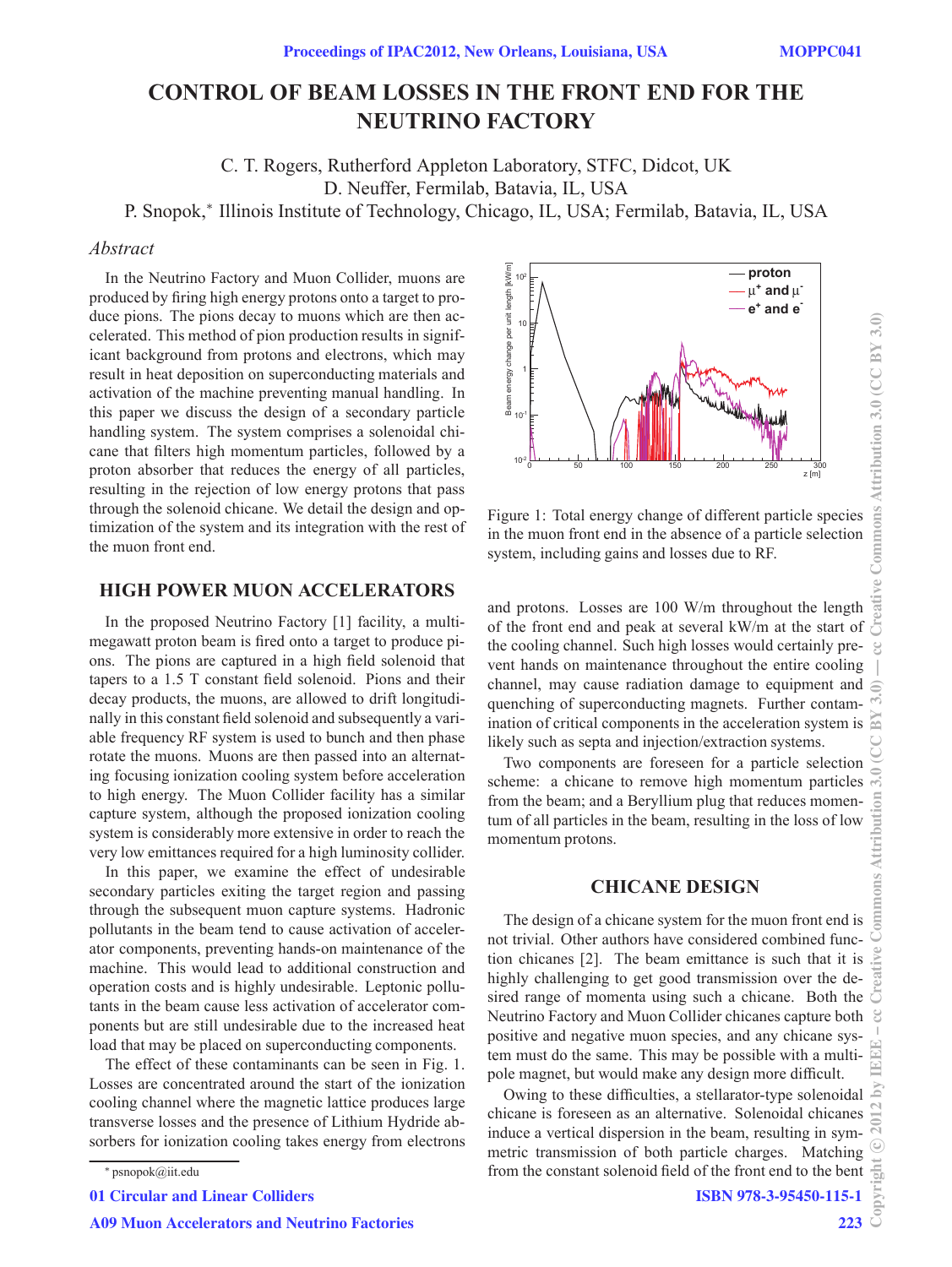3.0) BY

 $\frac{1}{2}$ 

ribution

**M** 

Commo

ve Creati

€



Figure 2: Total beam power of protons passing through the particle selection system, normalised to the case where particle selection system is in place.

solenoid field is relatively easy. The main problem with this sort of lattice is that it is not possible to make an open midplane solenoid. Either very high radius superconducting coils with significant shielding or normal conducting coils exposed to beam power in the hundred kW range are required. Clearly these components would become active and it is expected that they would be treated as part of the remote handling facility in the target area.

The addition of a Beryllium proton absorber after the chicane serves to lower the overall energy of particles in the system. This has a more significant effect on the protons that pass the chicane, stopping almost all of them, while leaving most muons in the beam. In Fig. 2 and 3 the proton beam power passing the proton absorber and good muon yield for the entire front end system is shown for various chicane and proton absorber parameters, as simulated in G4Beamline [3]. Increasing thickness and increasing angle reduce the good muon yield slightly, while producing a dramatic reduction in the proton beam power escaping the system. Based on these simulations a 12.5° chicane angle (1.25◦ per coil) and 100 mm proton absorber thickness was chosen. 2012 by IEEE – cc Creative Commons Attribution 3.0 (CC BY 3.0) — cc Creative Commons Attribution 3.0 (CC BY 3.0)

#### **RF CAPTURE RE-OPTIMIZATION**

When the chicane and absorber are added to the front end, the RF matching conditions for the buncher and phaseenergy are shifted from the baseline conditions. In the chicane, the time-energy relationship is changed, requiring an increase in the drift by ∼1 m. The major change is imposed by the absorber, where the energy distribution is shifted to lower energies requiring a re-optimisation of the longitudinal capture system, performed by tracking the energy change in reference particles.

Two reference particles are set at the production target. The first is at 270 MeV/c and the second at 185 MeV/c. The time difference between these particles is tracked through the drift into the buncher and rotator to set the frequencies

ISBN 978-3-95450-115-1



Figure 3: Number of good muons reaching the end of the muon front end cooling channel for various chicane angles and Be plug thicknesses. Note that for the 0 thickness, 0 angle case, two muon yields are listed; the  $+$  point is for an idealized lattice simulation, while the '∗' point and all other points are for a more realistic coil geometry.

of the rf cavities. At  $z = 29$  m the beam and the reference particles pass through 10 cm Be absorbers, with the reference particle momenta reduced to 237 and 144 MeV/c, respectively. The drift to the buncher and rotator increases the distance between the particles  $(\Delta c \tau)$  and the RF frequencies in the buncher are set by requiring that distance is 10 RF wavelengths ( $\lambda_{rf} = \Delta c \tau / 10$ ). The RF frequency decreases from ∼320 to ∼235 MHz over the buncher over the 33 m length, as  $\Delta c\tau$  increases. Following the buncher the beam and reference particles pass through the rotator where the RF wavelength difference is increased to 10.04, and the second reference particle accelerates while the first remains nearly stationary, while RF frequencies decrease from 232 for 202 MHz over the 42 m length. The beam is then matched to ∼230 MeV/c bunches at 201.25 MHz.

After rematching the drift section of the front end is increased by ∼5 m. The net number of muons that propagate through the system and arrive in the acceptance for accelerated muons is reduced by ∼10%. The background of beam propagating down the channel that is unmatched is reduced by much larger factors. As shown in Fig. 4 the chicane removes high energy muons, which would continue down the cooling channel but not be properly phased for cooling. They would arrive at the end as a pre-flash of unmatched beam that would not be phased for acceleration and capture.

#### **IRRADIATION IN THE CHICANE**

The chicane as simulated in MARS [4] starts at the end of the target/capture region, 30 meters downstream from the target. Field maps for MARS simulations are generated by G4beamline. Coils have inner radius of 43 cm, outer radius of 53 cm, length of 18 cm, with on-axis field of 1.5 T throughout the channel. Either copper or a standard

#### 01 Circular and Linear Colliders